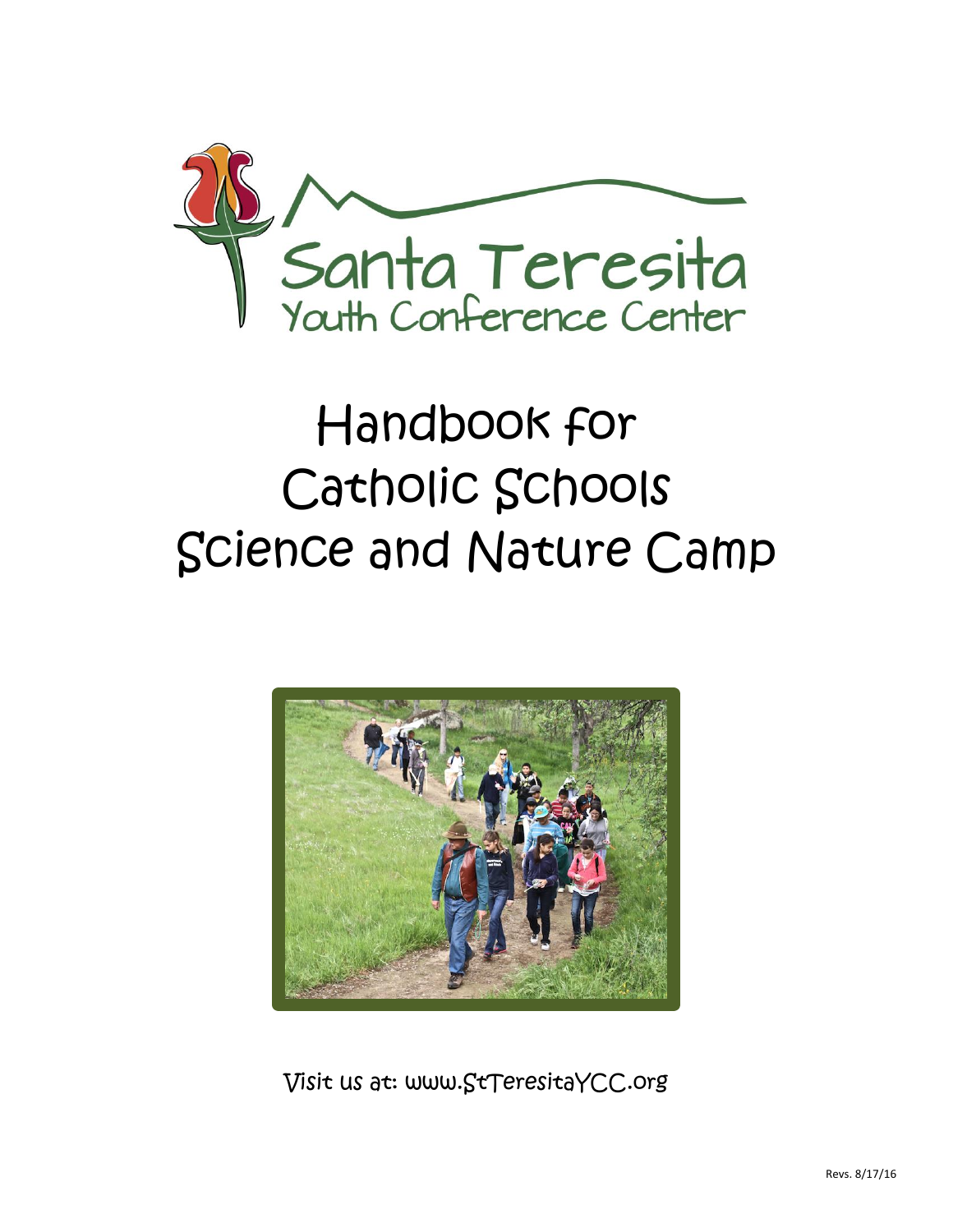### Santa Teresita Youth Conference Center HANDBOOK Table of Contents

| Rules for Retreatants, STUDENTS, and GUESTS5                  |  |
|---------------------------------------------------------------|--|
| Rules, Roles and Expectations for ADULTS Chaperones, Leaders, |  |
|                                                               |  |
|                                                               |  |
|                                                               |  |
|                                                               |  |
|                                                               |  |
|                                                               |  |
|                                                               |  |
|                                                               |  |
| Proper Use of Facilities and Damage Responsibilities12        |  |
|                                                               |  |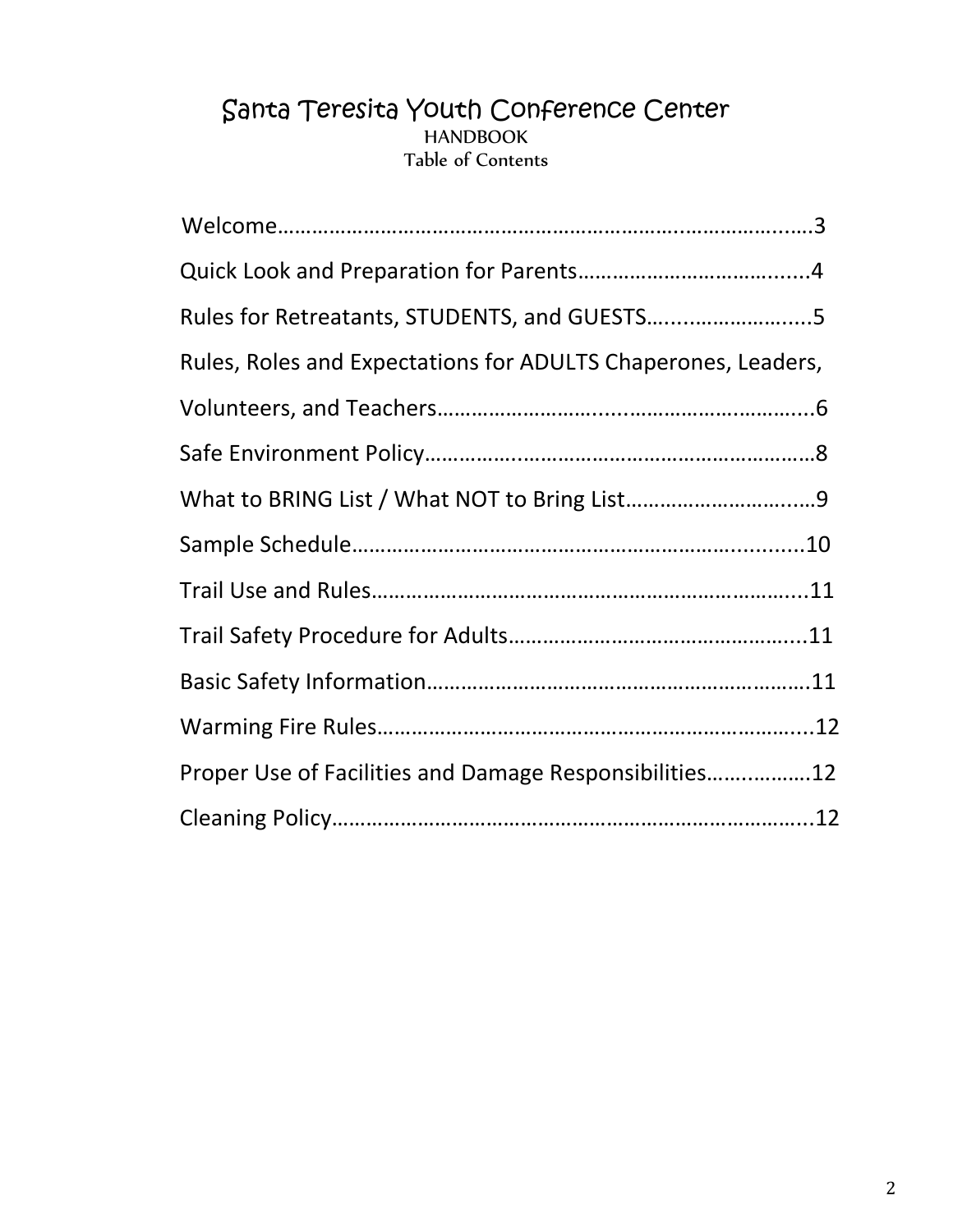

Dear Parents, Teachers and Principals:

Located on twenty-five acres at the foothills of the Sierra Nevada Mountains near Sequoia National Park, Santa Teresita Youth Conference Center has created an exceptional Science and Nature Camp (SNC) for 6th grade students. The SNC is designed to engage students in direct observation and experience of the natural world, and help students integrate a deepening knowledge of the natural sciences with a growing understanding of our Christian faith. Our SNC team includes local experts in the natural sciences, knowledgeable trail guides, and the retreat experienced St Anthony Retreat and STYCC staff.

Our Science and Nature Camp team has developed a site-specific curriculum for Salt Creek Canyon that aligns with the California state educational standards for 6th grade students. Over the course of our 4 day / 3 night camp, students will actively participate in interactive and thought provoking studies and activities. Our various curricula include such themes as wildlife and the food web, river detective, and Oak Woodland study, night hike and astronomy, weather, insects, and birds. The students will also be able to develop interpersonal skills by living, working and learning with peers. We promise it will be a lot of fun!

In order to maximize the SNC experience for the students, we ask parents to dutifully complete the Youth Health and Permission form, and adequately pack the necessary clothing and supply items listed on the *What to Bring* list*.* Without a completed and signed *Youth Health and Permission* form, students cannot participate in the SNC. Please visit our website to check out our facilities. We ask parents and teachers to go over the *rules* prior to arrival in order to ensure a safe and fun-filled experience.

We eagerly look forward to accompanying all students on their journey to experience the natural world and grow in their understanding of a benevolent universe where nature is God's first self-revelation.

### Visit us at: [www.StTeresitaYCC.org](http://www.stteresitaycc.org/)

Please read over the information in this handbook, as we feel it will help us work together in making your retreat faith-filled and meaningful. We eagerly look forward to your time at STYCC.

Sincerely in Christ,

*Cristal Juarez*

Ministry Director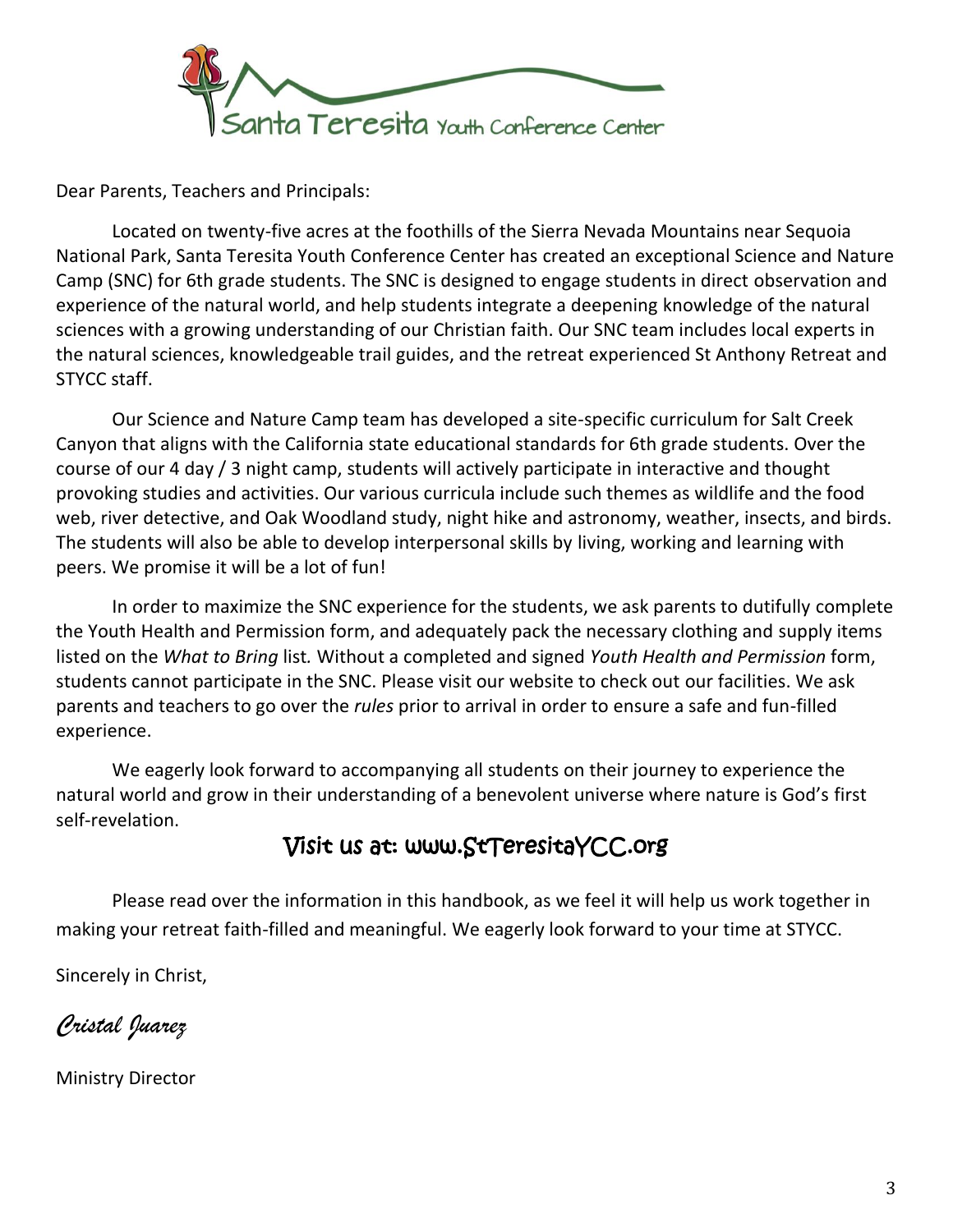# Quick-Look and Preparation for Parents

### **Youth Health and Permission Form & Photo Release Form**

**The entire form must be completed including the signature of a parent/legal guardian.** Please write down all allergies and health issues including chronic health issues and susceptibility to anaphylactic responses. The phone numbers parents provide on the *STYCC Youth Health and Permission Form* will be used in case of emergency. Parents must make sure that we know how to reach them at all times of the day.

Photo/Video Release grants permission for your child's photograph or video image to be used on STYCC produced documents (i.e. website, publication, and video production). We use this tool to show kids having a fun time.

### **Medication**

Each attending school will provide an adult who will be responsible for dispensing prescribed medication to that school's students. All prescription medication must be in the original container and labeled, and placed in a zip lock baggie with the students name written in large print on the baggie. Medication must come with specific written dispensing instructions from a physician. Parent's must request in writing and provide permission for their child to self-manage their medication: ONLY for chronic health concerns (i.e. asthma, allergies, diabetes).

## **Scope of Health Services**

The scope of health services provided by your school's first aid representative is limited to care of routine non-emergency illness and injury. We do not have a physician in residence. Students will be referred to the local medical community and parents will be notified in these instances. Generally we do not contact parents if their child has a routine problem (e.g. skinned knee, sore throat, headache, upset stomach). If parents would like STYCC to do something different, they must attach a letter to their child's *STYCC Youth Health and Permission Form* explaining the alternative plan.

## **Home Sickness**

Homesickness can occur at anytime. Students who have rarely been away from home may feel sick, become behavior problems, refuse to eat, cry, or seem antisocial. Please talk to your child or student and give them the opportunity to ask questions. Assure your child or student that they will eat great food, will be well taken care of, and will have a lot of fun with their friends. Also let them know that if they feel sick or uncomfortable, to please tell an adult as soon as possible.

## **What to Pack**

Please carefully review the *What to Bring List and What Not to Bring List*. Parents, please make sure to label all of your child's items. Since this is an outdoor education program, please make sure your child is prepared for the season related weather.

## **Illness, Behavior, Head Lice, Etc.**

We will do our best to anticipate and minimize mishaps and accidents. Unfortunately, we may have need for a parent to pick up his/her child due to illness, behavior, or head lice. The parent will be responsible for making travel arrangements if this occurs.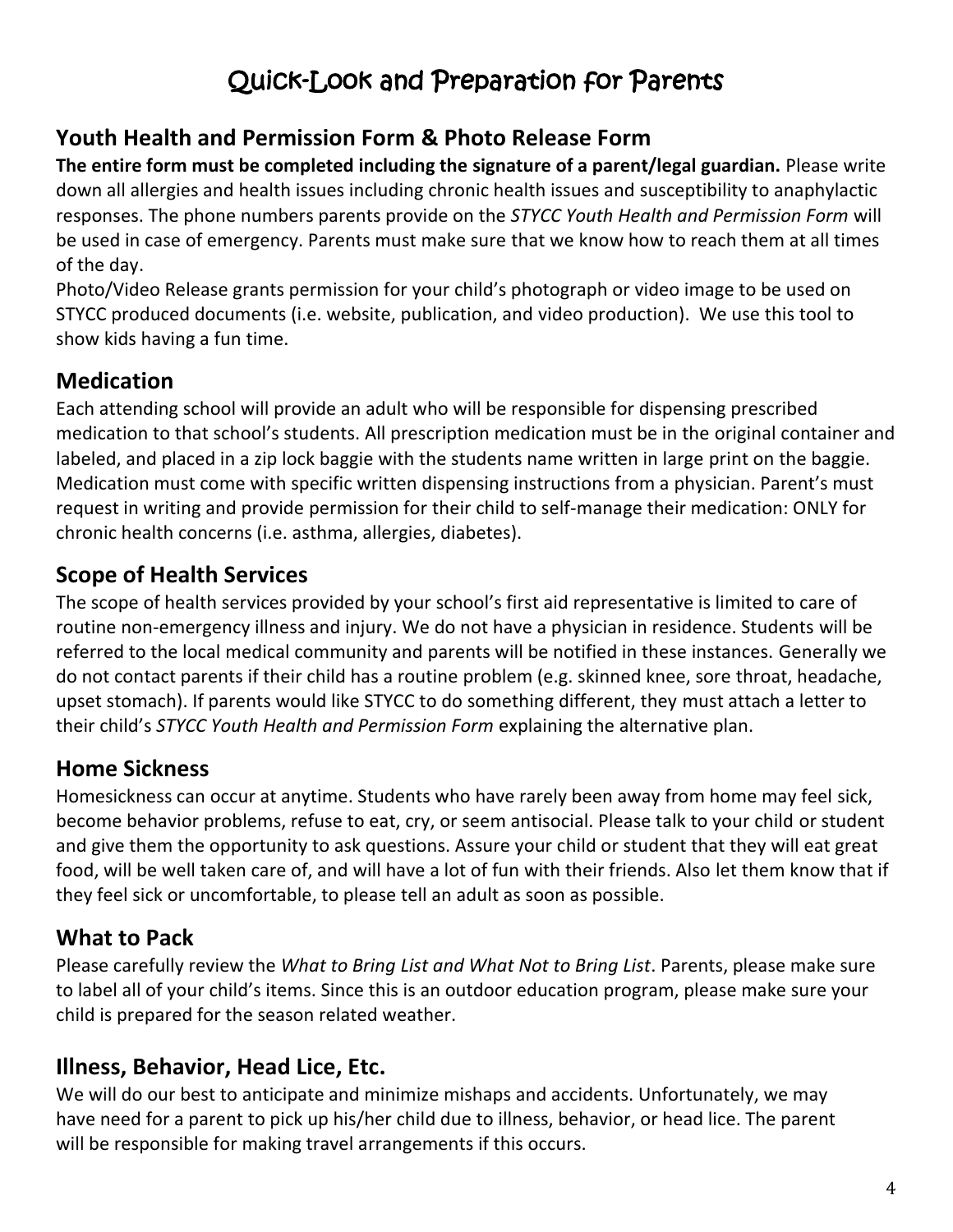# Rules for Retreatants, STUDENENTS , and GUESTS

In order to ensure that everyone has a safe and positive experience, everyone must adhere to the following rules. Any infraction of these rules may result in dismissal from STYCC.

1. All adults must follow the *Diocese of Fresno Safe Environment* policy. (Read: *Rules for Adult Chaperones* and *Safe Environment* policy)

2. Treat each person with kindness and respect.

3. No inappropriate behavior is allowed such as fighting, activities that may cause injury, hazing, pranks, foul language, inappropriate intimacy, theft, or bullying.

4. Alcohol, weapons, firearms, knives, smoking, and illegal drugs are prohibited.

5. Treat the facilities as a home for those on a spiritual journey. Do not misuse or damage anything related to the buildings, equipment, dining facilities, and grounds. You are responsible for any damages.

6. Care for the natural environment by properly disposing of all trash and treating the living surroundings with respect.

7. All exits and passageways must be kept clear of any obstructions such as chairs and tables.

8. We recommend you dress for comfort and dress modestly and appropriately at all times. Any symbols or writing on clothing must be wholesome and clean. No provocative attire is allowed. Shorts must have an appropriate length and tops must have appropriate coverage.

9. Swimming pool attire: Boys must wear appropriate length trunks and girls must wear a one-piece bathing suit. You must follow all rules and regulations related to the pool. (Read: *STYCC Pool Policy*)

10. Boys are not allowed in the girls' dorm, and girls are not allowed in the boys' dorm.

11. No food or drink other than water is allowed in the dorms for health and safety reasons.

12. Minors are not allowed off the premises unless accompanied by a chaperone or parent.

13. No unauthorized person is allowed in the kitchen at any time. Only certified STYCC personnel are allowed to prepare and serve food.

14. No one is allowed to hike alone or without an adult. (Read: *Trail Rules*) Please wear appropriate shoes and stay on the designated trail. Stay clear of poison oak.

15. Do not handle any wildlife and stay clear of any creature that may be considered dangerous. Please notify STYCC staff if you see any dangerous creatures.

16. Upon departure all retreatants are required to clean the facilities to an acceptable level.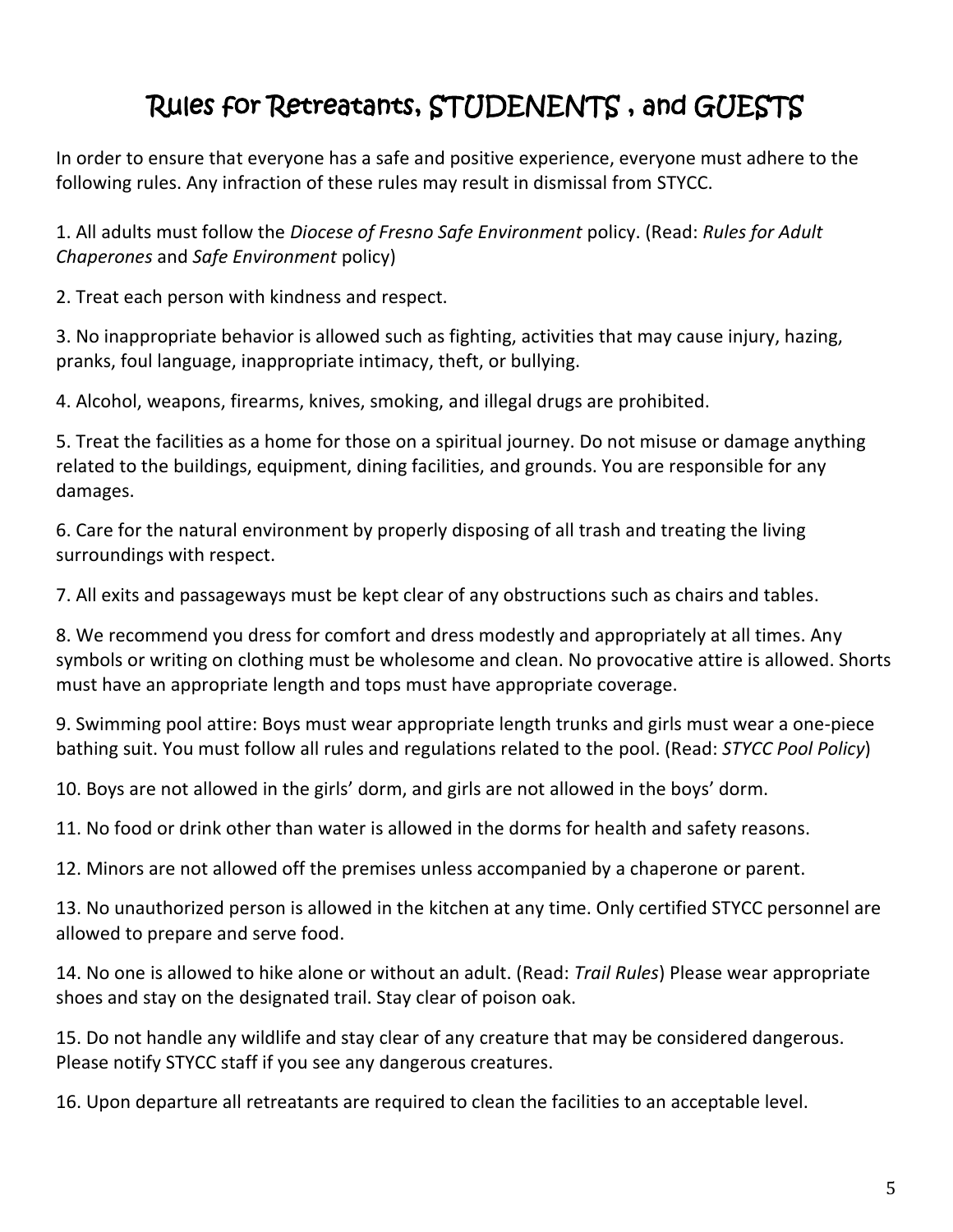# Rules, Roles and Expectations For Adult Leaders, Chaperones, Volunteers and Teachers

Each youth group attending a STYCC sponsored retreat must provide the required number of adult chaperones to accompany their youth. A minimum of one adult chaperone per every 10 minors is required. Diocese of Fresno policy states that adult chaperones should be over 25 years of age. No one under the age of 21 can be an adult chaperone. More adult chaperones are sometimes needed so that each gender has adequate adult chaperone supervision. All adult chaperones must be **Safe Environment** certified, as per our Safe Environment policy in the STYCC Handbook.

We ask each parish to designate a **health services representative**. This person will be responsible for dispensing necessary medication to the parish youth.

STYCC trusts that each parish will choose adult chaperones that will be positive and fully able to follow and promote the rules and safety procedures stipulated in the STYCC Handbook. Adult chaperones may also serve as **team leaders,** primarily serving as small group leaders.

All STYCC retreats are made up of several components. Some of these components include the following; large group presentations, small group presentation, night activities, outdoor trail activities, adoration, mass, reconciliation service (if time permits).

Active participation of chaperones is required at all times; Instructions will be given during orientation with facilitators.

For One Day Confirmation retreats do not have a reconciliation service. Please have students attend prior to retreat.

#### **The primary duties of an adult chaperones, leader and volunteers:**

1. To ensure the safety and wellbeing of young people. Always treat young people with respect and value. Be supportive, assuring, and positive.

2. Immediately report any suspicion of child abuse or inappropriate behavior by an adult or other youth to STYCC management and your group representative. (Read: *Safe Environment Policy*)

3. To encourage positive behavior and participation, especially during talks, presentations, and purposeful activities. If distracting, unkind, or unsafe behavior is exhibited, the adult chaperon will work with the young person(s) to redirect his/her behavior or problem-solve. Chaperones must **not**  independently discipline the youth. Chaperons may not discipline other parish's students. Please refer to *Catholic Diocese of Fresno Safe Environment* policy and *STYCC Rules for Retreatants, Students and Guests*. Please make STYCC staff aware of disciplinary problems.

4. To help guide and participate, in order to supervise youth. This includes supervision during large and small group presentations, outdoor trail activities, night activities, adoration, mass, reconciliation service, free-time, meal times, and night time.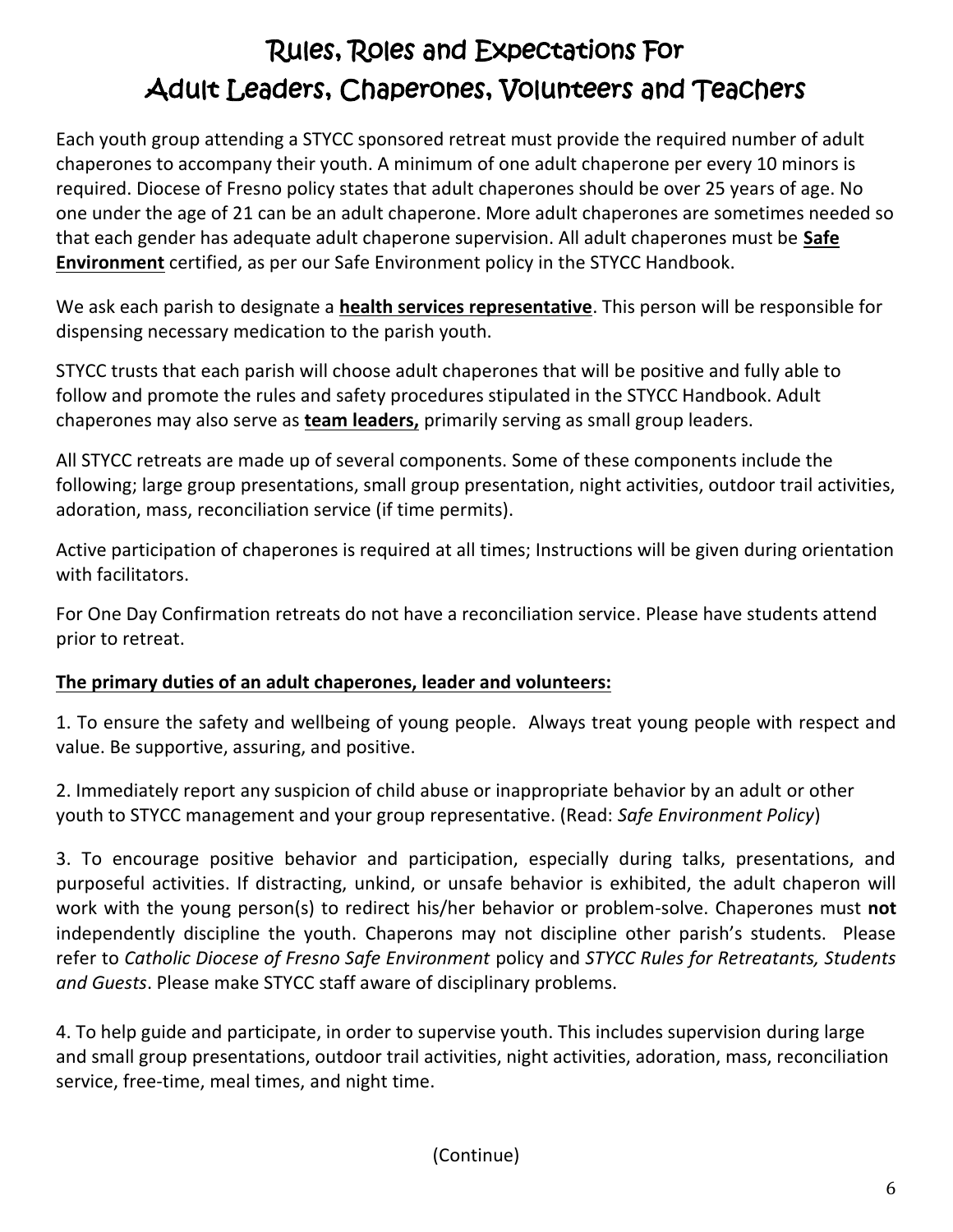5. To guide dorm clean up, outdoor clean up, dining table clean up, and meeting space clean up.

6. To monitor the night making sure no young people leave the dorm building, unless medical or emergency attention is needed.

7. Immediately report anything dangerous or hazardous related to the facilities, wildlife, food, etc. to STYCC management and your group representative.

8. As issues arise, especially in case of emergency, *communication is extremely important.* Make sure to quickly share information that requires immediate attention by seeking out STYCC staff.

9. In case of an emergency, dial 9-1-1 and notify STYCC management and your group representative. Phones are located in the dorms, pool area, break room, and administration offices. In the event of a fire or emergency, ALL PERSONS will evacuate to the STYCC paved parking area and wait for further evacuation instructions. You are responsible for making sure all persons are accounted for.

10. All adults must follow the *STYCC Rules for Retreatants, Students and Guests*, which involves proper dress attire, appropriate behavior, and prohibitions.

11. No unauthorized adult is permitted on STYCC property.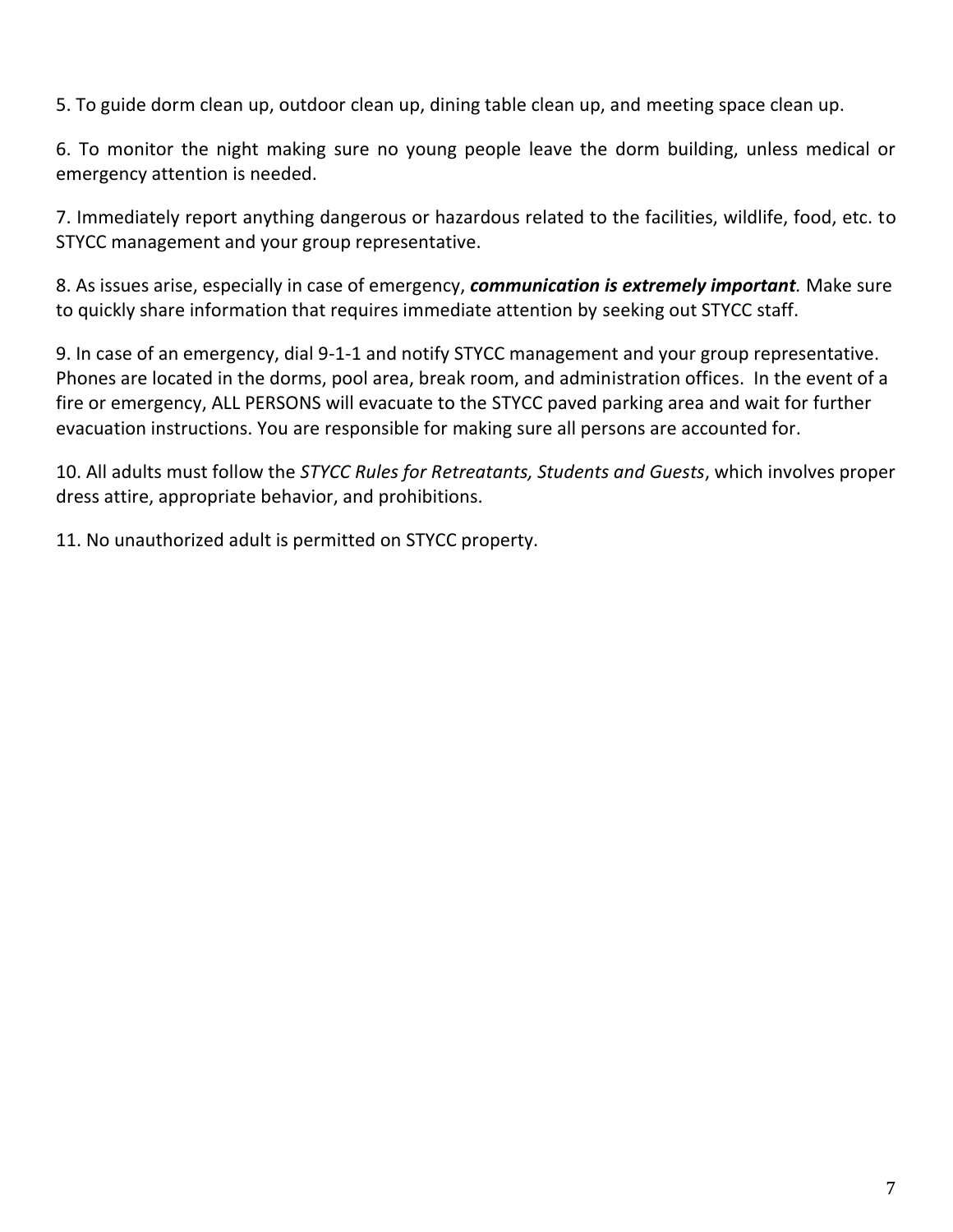# Safe Environment Policy



STYCC maintains compliance with the CA Penal Code Article 2.5 –the Child Abuse and Neglect Reporting Act (Section 11164-11174.3). STYCC Management and staff are mandated reporters, as outlined by Section 11165.7a-6, and reserve the right to report suspected abuse to the proper authorities.

 STYCC fully supports and is in full compliance with the *Catholic Diocese of Fresno Safe Environment*  policy. The goal of Safe Environment is to protect and ensure the safety of young people by training and screening (background checks) adults who interact with minors. STYCC policies and rules related to Safe Environment are as follows:

- 1) All adults representing STYCC, including staff and volunteers, are required to complete the *Diocesan Safe Environment* training and successfully pass a background check.
- 2) All adults accompanying Catholic organizations must be in compliance with the *Catholic Diocese of Fresno Safe Environment* policy, including training and screening. The pastor, principal or chief executive of the renting Catholic organization must sign Section 12 of the renter's agreement verifying that all accompanying adults have completed either the *Catholic Diocese of Fresno Safe Environment* requirements or a similar process provided by other Catholic dioceses. Non-Diocese of Fresno Catholic organizations must sign the form: *Safe Environment Child Protection Verification.*
- 3) In addition to adherence to *Diocesan Safe Environment* regulations, all Non-Catholic renting organizations must provide a certificate of insurance naming the Catholic Diocese of Fresno as additionally insured. The official representative must complete and sign the form: *Child and Youth Protection Verification for Non-Catholic Groups.*
- 4) Diocese of Fresno policy states that chaperones should be over 25 years of age. No one under the age of 21 can be a chaperone. Generally, one chaperone should be provided for every 5-7 minors depending upon the activity and age of the participants. A minimum of one chaperone per every 10 minors is required. More chaperones are often needed so that each gender has adequate chaperone supervision. STYCC requires that groups provide a minimum of two chaperones (per gender if spending the night), even if there are fewer than 10 youth.
- 5) All adults accompanying Catholic and Non-Catholic organizations must read and understand the *STYCC Rules for Adult Chaperones and Leaders*. The official representative of the renting organization must require all attending adults to have read and understand this document by the time of arrival.
- 6) When minors occupy STYCC facilities, no unauthorized adults are allowed on the premises.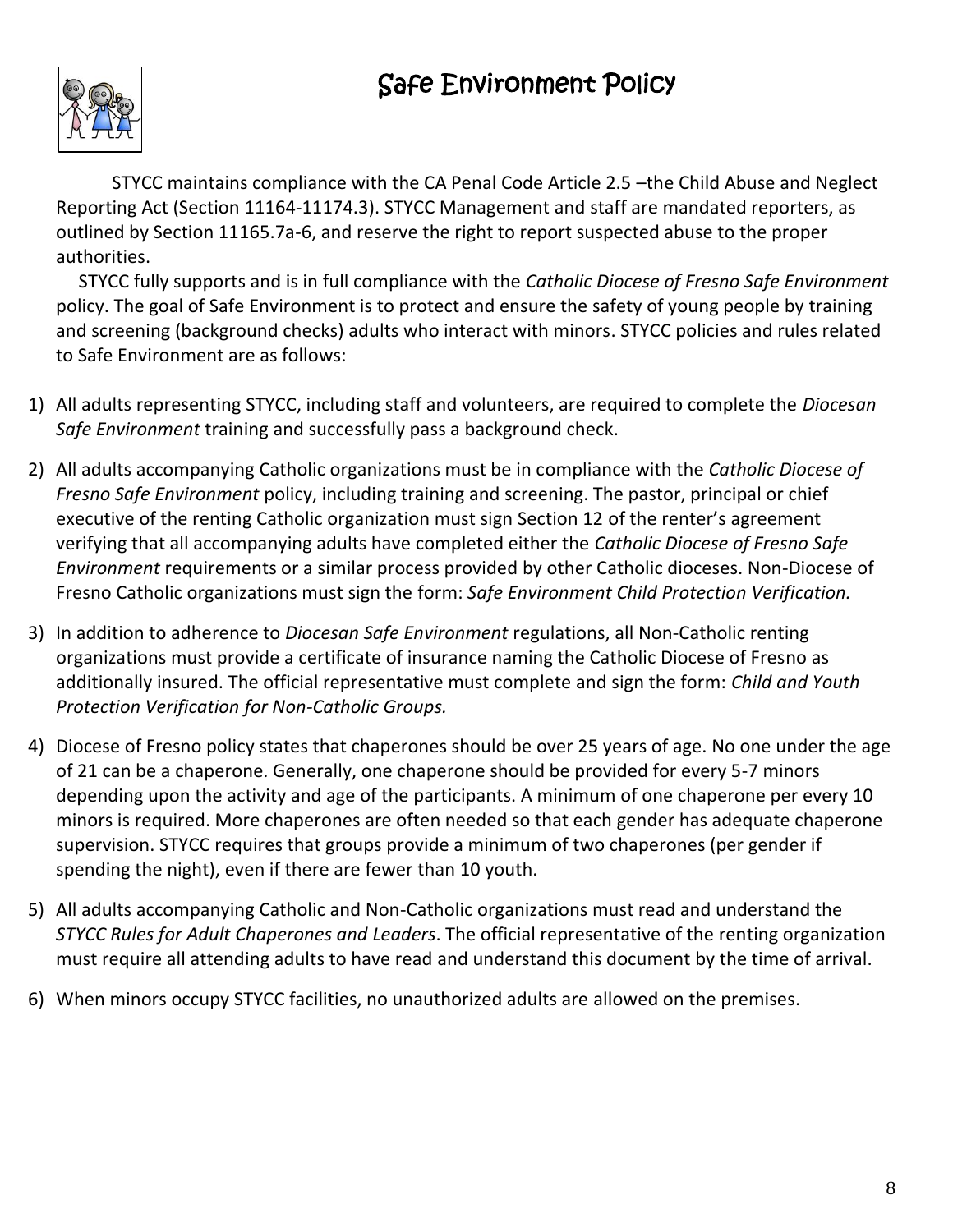# What to BRING List / What NOT to Bring List

**For Overnight Retreatants, You Must Bring:** *STYCC does not provide bedding for guests, so please bring…*



Sleeping Bag or Sheets and Blankets (*twin size*) Pillow and Pillow Case Towel Toiletries (*shampoo, soap, toothbrush, toothpaste, etc.*) Warm clothes/jackets or sweaters for cool night activities Athletic/hiking shoes or walking shoes Rain Jacket, Poncho or Umbrellas Refillable Water Bottle Flashlight Open Spirit

**Reminder...** Santa Teresita YCC does not cancel outdoor activities due to weather. Please bring warm clothes for night activities and dress appropriately.

#### **Do NOT Bring:**



Weapons Illegal Drugs Alcohol Fireworks Inappropriate clothing, books or magazines Lighters Knives Gum Closed attitude



Since each retreat and activity at STYCC is a unique event designed for a particular purpose, **other restrictions may apply, including the use of cell phones, computers and electronic devices.** Please see the "What to Bring / What *Not* to Bring" list for the retreat/event you will be attending, or consult your parish, school or organization representative.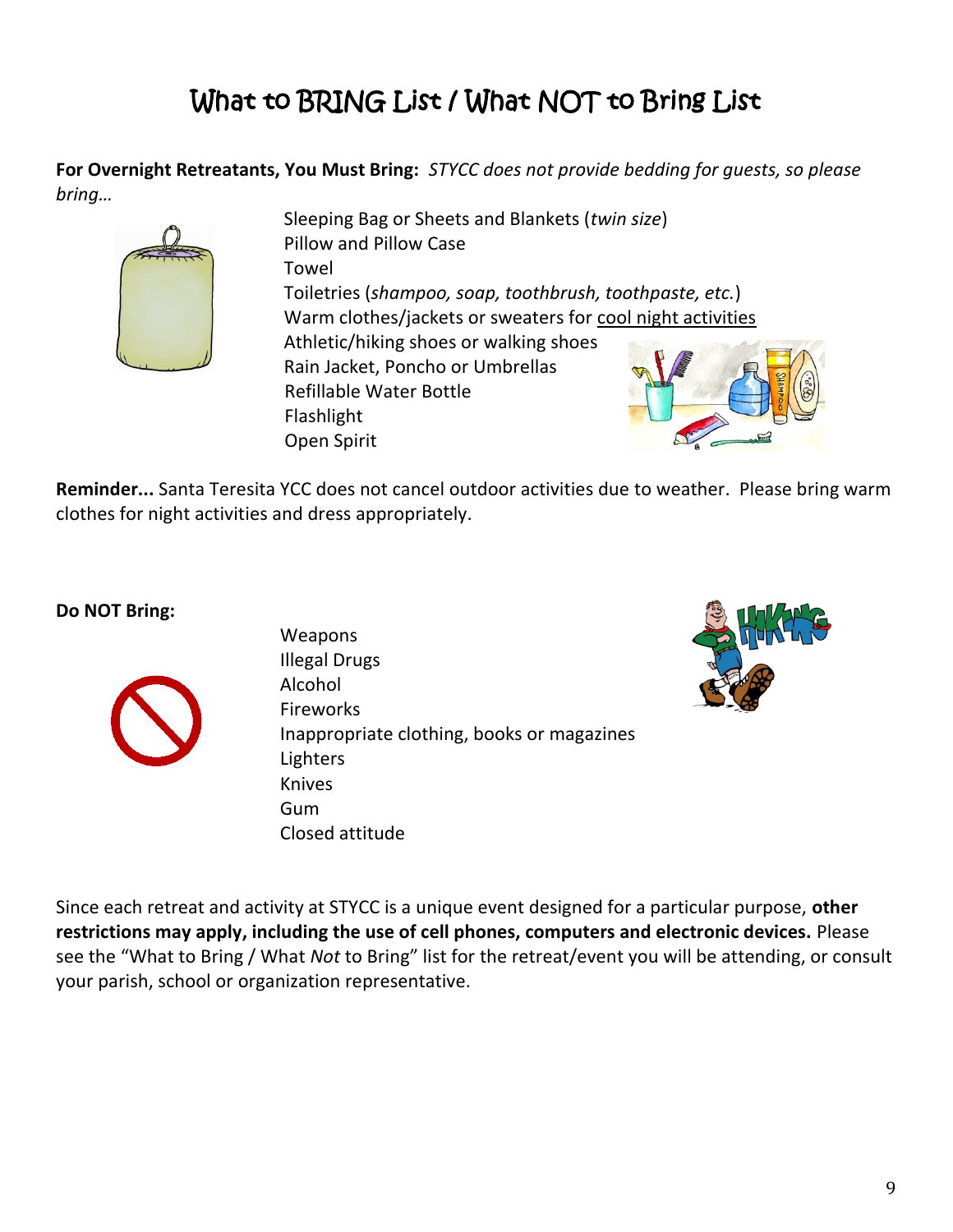#### **Monday**

| <u></u><br>11am                    | Arrival!!!                                               |  |  |
|------------------------------------|----------------------------------------------------------|--|--|
| $11am - 12:15am$                   | Orientation Meetings: 1-Students 2-Chaperones & Teachers |  |  |
| $12:30 \text{pm} - 1:15 \text{pm}$ | Lunch                                                    |  |  |
| $1:30$ pm - $3:30$ pm              | <b>Outdoor Class</b>                                     |  |  |
| $3:30$ pm - $3:45$ pm              | <b>Break</b>                                             |  |  |
| 3:45pm - 4:45pm                    | Recess                                                   |  |  |
| 4:45pm - 5pm                       | <b>Break</b>                                             |  |  |
| 5pm - 5:45pm                       | Exploring Faith & Science Class                          |  |  |
| $5:50$ pm - 6pm                    | <b>Fire Drill Practice</b>                               |  |  |
| $6pm - 7pm$                        | <b>Dinner</b>                                            |  |  |
| 7pm - 7:30pm                       | Songs & Skits                                            |  |  |
| $7:30 \text{pm} - 8:30 \text{pm}$  | <b>Evening Class</b>                                     |  |  |
| 8:30pm - 9pm                       | Night Reflection & Journaling                            |  |  |
| 9pm - 9:30pm                       | Get ready for Bed                                        |  |  |
| 9:30 <sub>pm</sub>                 | Lights Out                                               |  |  |
| <b>Tuesday and Wednesday</b>       |                                                          |  |  |
| 7am - 7:45am                       | Rise and Shine                                           |  |  |
| $7:45am - 8am$                     | Morning Prayer & Reflection                              |  |  |
| 8am - 8:45am                       | <b>Breakfast</b>                                         |  |  |
| 8:45am - 9am                       | Get ready for Outdoor Class                              |  |  |
| 9am - 11:30am                      | <b>Outdoor Class</b>                                     |  |  |
| 11:30am - Noon                     | Wash up for Lunch                                        |  |  |
| Noon - 12:45pm                     | Lunch                                                    |  |  |
| $12:45$ pm - 1pm                   | Get ready for Outdoor Class                              |  |  |
| 1pm - 3:30pm                       | <b>Outdoor Class</b>                                     |  |  |
| $3:30$ pm - $3:55$ pm              | <b>Break</b>                                             |  |  |
| 4pm - 4:45pm                       | Tuesday: Recess Wednesday: Skit                          |  |  |
| $5pm - 5:45pm$                     | <b>Teacher Time</b>                                      |  |  |
| $5:45$ pm - 6pm                    | Get ready for Dinner                                     |  |  |
| $6pm - 6:45pm$                     | Dinner                                                   |  |  |
| $6:45$ pm - 7pm                    | Get ready for Evening Class                              |  |  |
| 7pm - 7:30pm                       | Songs & Skits                                            |  |  |
| $7:30 \text{pm} - 8:30 \text{pm}$  | <b>Evening Class</b>                                     |  |  |
| 8:30pm - 9pm                       | Night Reflection & Journaling                            |  |  |
| 9pm - 9:30pm                       | Get ready for bed                                        |  |  |
| 9:30 <sub>pm</sub>                 | Lights Out                                               |  |  |
| <b>Thursday</b>                    |                                                          |  |  |
| 7am - 8am                          | Rise and Shine                                           |  |  |
| 8am - 8:45am                       | <b>Breakfast</b>                                         |  |  |
| $8:45$ am - 9am                    | Finish Packing                                           |  |  |
| 9am - 10:30am                      | Closing Group Outdoor Walk                               |  |  |
| $10am - 10:45am$                   | <b>Group Closing Activity</b>                            |  |  |
| $10:45$ am - 11am                  | Preparation for Mass                                     |  |  |
| $11am - NOON$                      | <b>Mass</b>                                              |  |  |
| NOON - 12:45pm                     | Lunch                                                    |  |  |
| 1pm                                | Bon Voyage! Thank you attending and making this a        |  |  |
|                                    | memorable week for everyone!                             |  |  |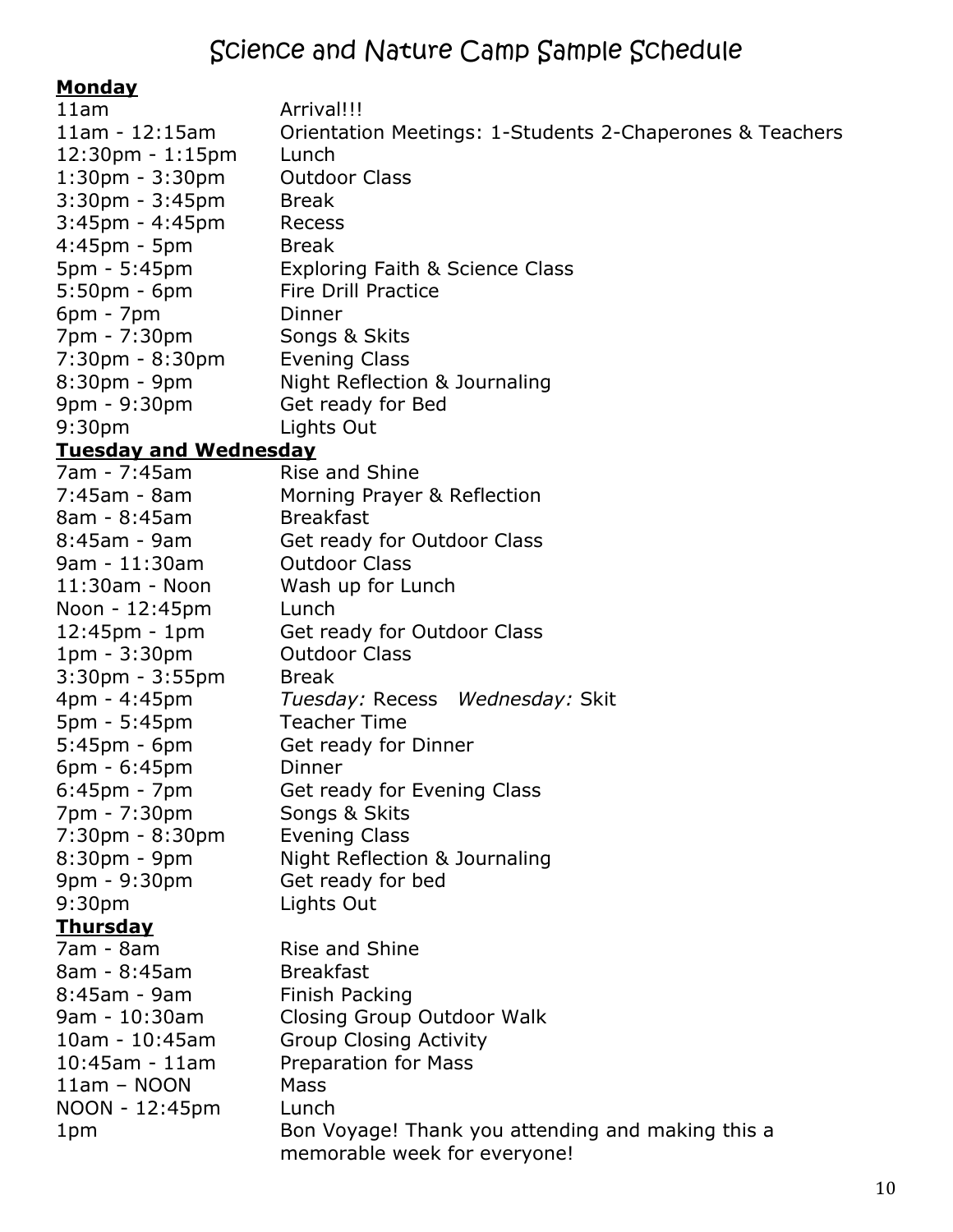# Trail Use and Rules



The clearly marked trails surrounding STYCC are for the use and enjoyment of our retreatants. We ask you to stay on the trails in order to avoid rattlesnakes, poison oak, and hazardous terrain.

- 1) No youth can use the trails without adult supervision.
- 2) We encourage the use of trails in groups consisting of at least two youth and two adults, with a ratio of no more than seven youth to one adult.
- 3) All groups will receive a brief orientation regarding trail rules and safety precautions at the start of each retreat, program and event.
- 4) An adult must take a head count of youth and take all necessary measures to keep track of all youth during the hike.
- 5) STYCC observes the *leave no trace* rule: Respecting nature by not taking anything or leaving anything behind.
- 6) For safety reasons, leaders for night hikes must provide adequate lighting.



# Trail Safety Procedure for Adults

All adults accompanying youth on trails must adhere to these guidelines in order to prevent injuries and accidents.

- 1) Watch for and avoid hazards (*i.e. broken overhanging limbs, flooded creeks, lightning, poor footing, poison oak, snakes, etc.*)
- 2) Stay on the designated trail at all times.
- 3) Stay out from under trees during times of high wind.

In case of severe injury or health-related injury, the trail guide should:

- 1) Take necessary first-aid action in order to prevent loss of life (*i.e. CPR, direct pressure to stop severe bleeding, etc*.)
- 2) Dial 9-1-1 in case of emergency.
- 3) Take firm charge of the situation. Reassure the injured person and the trail group.
- 4) Keep the injured person and trail group calm while awaiting assistance.
- 5) In case of fire on the trail, stay away from the fire's path, alert the supervisor and take the safest route back to the retreat site.



# Basic Safety Information

First Aid and Fire Safety measures are required to ensure the safety and well-being of each person and the environment.

- 1) In case of an emergency, DIAL 9-1-1 and notify STYCC management and the leader of the renting organization.
- 2) If you see a fire immediately report it to STYCC management and DIAL 9-1-1.
- 3) We require that each renting organization provide a First Aid certified person.
- 4) FIRST-AID KITS are located in the Dorm meetings rooms, Dining Hall break room, Pool Office, Recreation room, and Administrative Office in dining hall.
- 5) No campfires are permitted at STYCC unless approved by the STYCC manager.
- 6) All exits and passageways must be kept clear of chairs, tables, etc.